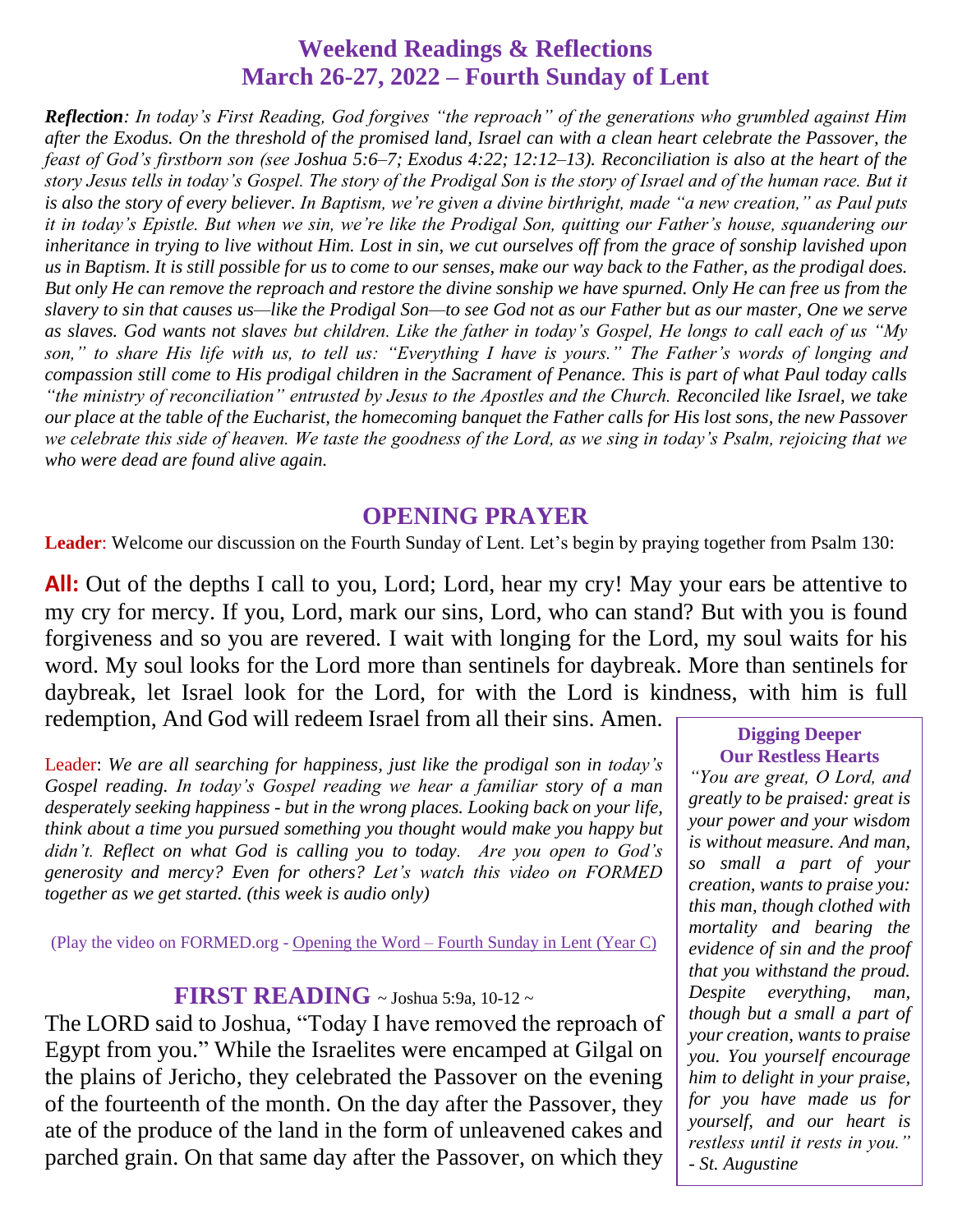ate of the produce of the land, the manna ceased. No longer was there manna for the Israelites, who that year ate of the yield of the land of Canaan.

*While Moses was a great leader and teacher, the courage of Joshua was needed to face the challenge of entering the promised land. The manna ceased. They were now to work for their food.* 

*What change has God been trying to work in you and teach you this Lent?*

## **SECOND READING** ~ 2 Corinthians 5:17-21 ~

Brothers and sisters: Whoever is in Christ is a new creation: the old things have passed away; behold, new things have come. And all this is from God, who has reconciled us to himself through Christ and given us the ministry of reconciliation, namely, God was reconciling the world to himself in Christ, not counting their trespasses against them and entrusting to us the message of reconciliation. So we are ambassadors for Christ, as if God were appealing through us. We implore you on behalf of Christ, be reconciled to God. For our sake he made him to be sin who did not know sin, so that we might become the righteousness of God in him.

*St Paul wanted to teach the Corinthian community that faith in Jesus was more than believing one's sins are*  forgiven. God has also given us the ministry of reconciliation in the world. Reconciliation between people, the *community, and with God is a Christian's top priority.* 

*What relationships need reconciling in your life? Who could you start with?*

#### **GOSPEL** ~ Luke 15:1-3, 11-32 <sup>~</sup>

Tax collectors and sinners were all drawing near to listen to Jesus, but the Pharisees and scribes began to complain, saying, "This man welcomes sinners and eats with them." So to them Jesus addressed this parable: "A man had two sons, and the younger son said to his father, 'Father give me the share of your estate that should come to me.' So the father divided the property between them. After a few days, the younger son collected all his belongings and set off to a distant country where he squandered his inheritance on a life of dissipation. When he had freely spent everything, a severe famine struck that country, and he found himself in dire need. So he hired himself out to one of the local citizens who sent him to his farm to tend the swine. And he longed to eat his fill of the pods on which the swine fed, but nobody gave him any. Coming to his senses he thought, 'How many of my father's hired workers have more than enough food to eat, but here am I, dying from hunger. I shall get up and go to my father and I shall say to him, "Father, I have sinned against heaven and against you. I no longer deserve to be called your son; treat me as you would treat one of your hired workers."' So he got up and went back to his father. While he was still a long way off, his father caught sight of him, and was filled with compassion. He ran to his son, embraced him and kissed him. His son said to him, 'Father, I have sinned against heaven and against you; I no longer deserve to be called your son.' But his father ordered his servants, 'Quickly bring the finest robe and put it on him; put a ring on his finger and sandals on his feet. Take the fattened calf and slaughter it. Then let us celebrate with a feast, because this son of mine was dead, and has come to life again; he was lost, and has been found.' Then the celebration began. Now the older son had been out in the field and, on his way back, as he neared the house, he heard the sound of music and dancing. He called one of the servants and asked what this might mean. The servant said to him, 'Your brother has returned and your father has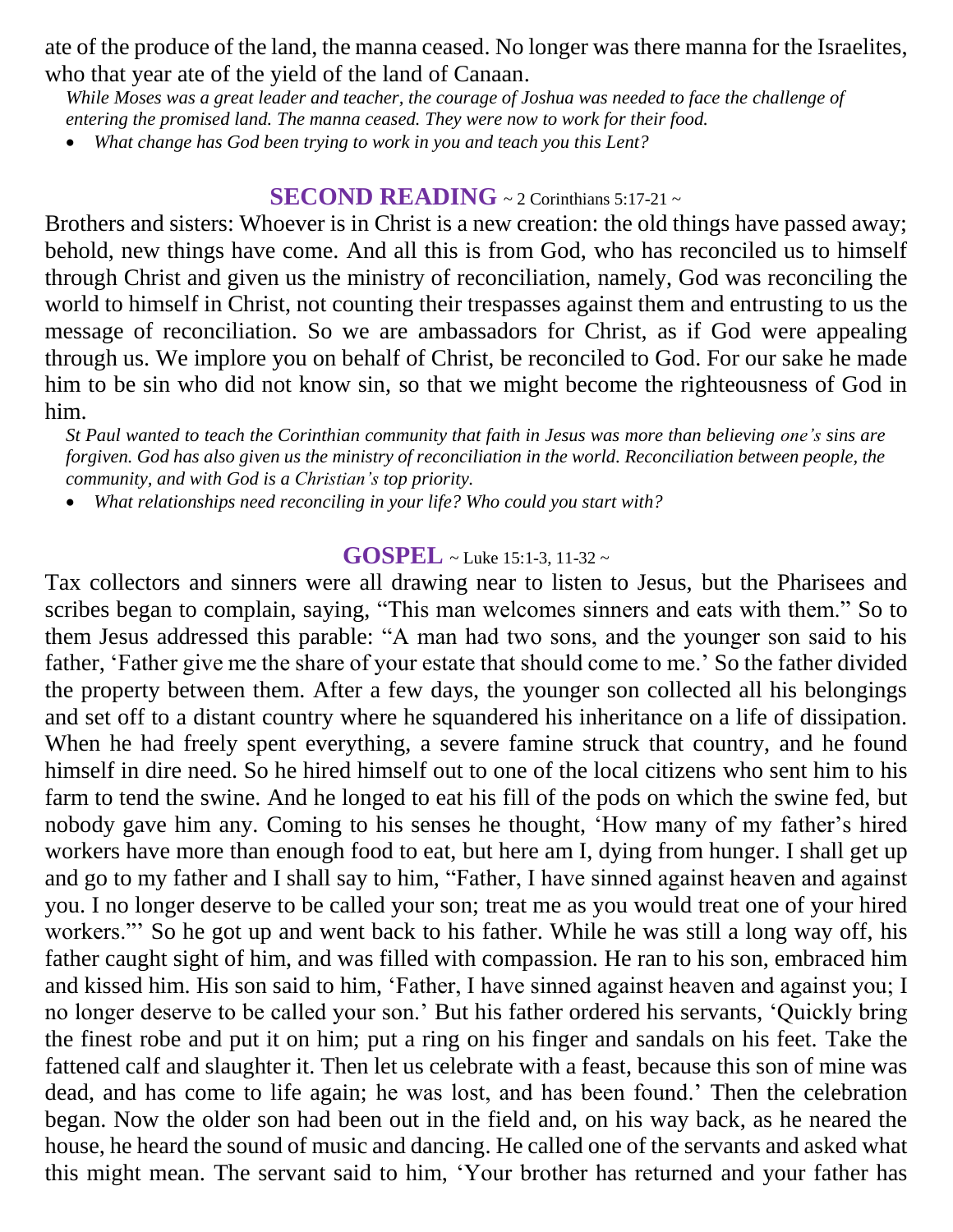slaughtered the fattened calf because he has him back safe and sound.' He became angry, and when he refused to enter the house, his father came out and pleaded with him. He said to his father in reply, 'Look, all these years I served you and not once did I disobey your orders; yet you never gave me even a young goat to feast on with my friends. But when your son returns who swallowed up your property with prostitutes, for him you slaughter the fattened calf.' He said to him, 'My son, you are here with me always; everything I have is yours. But now we must celebrate and rejoice, because your brother was dead and has come to life again; he was lost and has been found.'"

*In the middle of Lent the Church encourages us to look at our understanding of God with the parable of the prodigal son. It is Jesus teaching us what the Fathers love is really like. The Pharisees were complaining that Jesus did not obey the laws of keeping separate from sinners. Surely God does not want to get contaminated with sinners?* 

 *What do you honestly think is God's response to your sinfulness? What image do you have of God? The young son commits the biggest sin possible for a young Jewish person. Asking for the inheritance was like wishing Dad was dead! Yet the father's love does not change.* 

 *Do you feel distant from God because of something you have done? Will you accept the love that the Father shows to his child is the same love that is shown to you? Will you accept this love in the sacrament of reconciliation this Lent? What might hold you back?*

*The parable of the Prodigal (Reckless) Son is also called the Parable of the Prodigal Father. So unconditional is the Father's love that neither the youngest son or eldest son fully accept it. The parable ends without a resolution.* 

 *Will God's children accept his unconditional love and enjoy the fattened calf and banquet? Can you glimpse this invitation in the celebration of the Eucharist?*

#### **MEDITATION**

What's worse than being separated from your home, loved ones, and friends? The pain of separation can only be surpassed by the joy of the homecoming and reunion. When God commanded his people to celebrate the Passover annually, he wanted them to never forget what He did for them when He freed them from oppression and slavery in the land of Egypt and brought them back to their promised homeland which He gave as a sign of His immense love and favor. At the end of their wandering in the wilderness for 40 years, Joshua, the successor to Moses, led the people in celebrating the Passover meal after they had safely passed over the River Jordan to their promised homeland (Joshua 5:9-12).

This crossing over from a land of slavery and oppression to a land of promise and freedom is a sign that foreshadows the true freedom and homecoming which the Lord Jesus has won for us in His kingdom. Through His victory on the cross the Lord Jesus has delivered us from the dominion of sin and darkness and transferred us to His kingdom of light, truth, and forgiveness (Colossians 1:13-14). God offers this freedom to all who believe in His Son, the Lord Jesus Christ. God does not desire the final death of anyone (Ezekiel 18:23). That is why He sent us His only-begotten Son to set us free from slavery to sin, Satan, and death and to restore us to everlasting peace, joy, and abundant life with our Father in heaven.

Jesus illustrates this passover from slavery to sin and condemnation to freedom and new life in Christ with the longest parable recorded in the Gospels (Luke 15:11-32). What is the main point of Jesus' story about two ungrateful sons and their extravagant loving father? Is it the contrast between a grudging obedient son and a rebellious son who had wished his father was